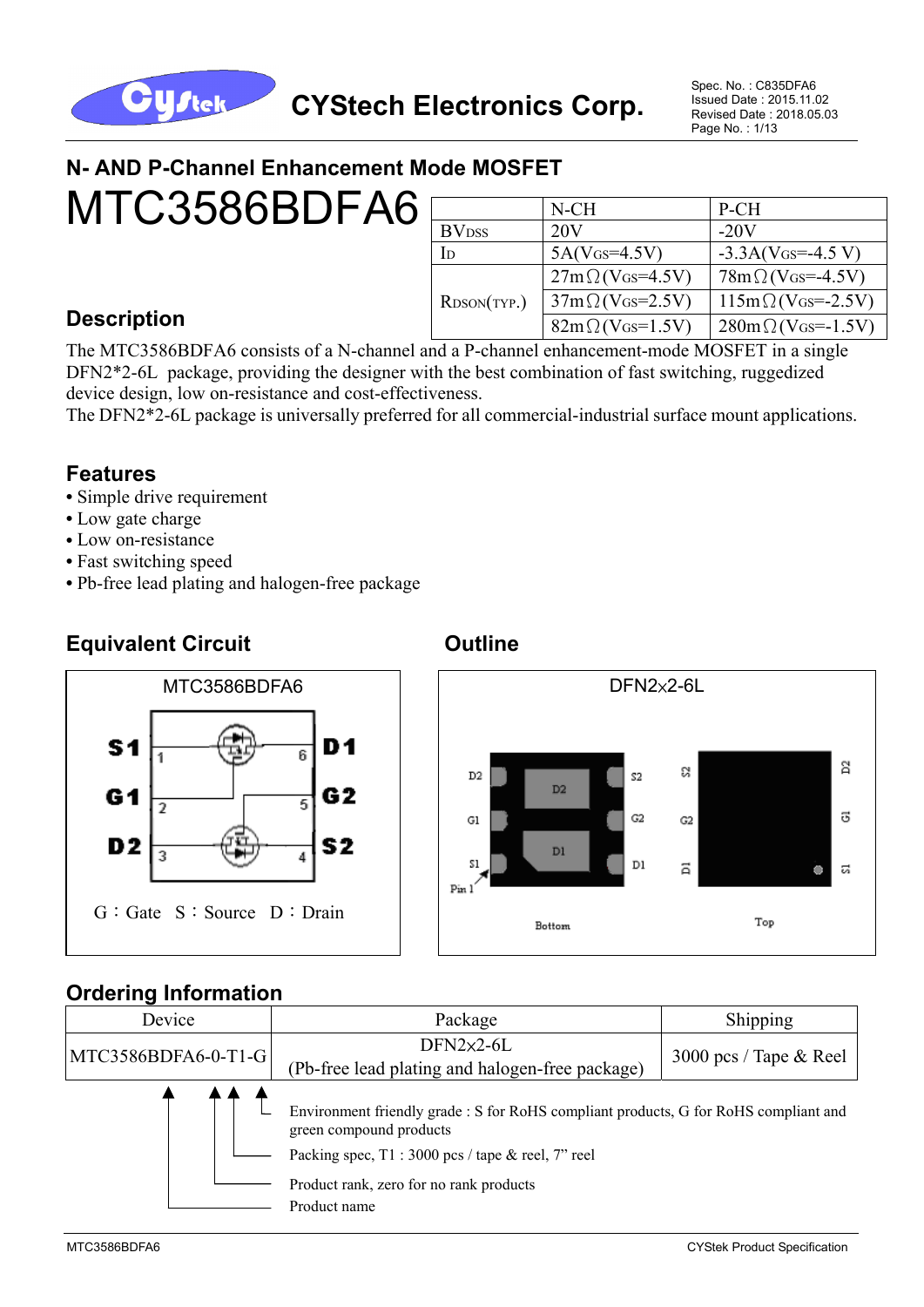

#### **Absolute Maximum Ratings** (Ta=25°C)

| Parameter                                                                    |                          | Limits                 | Unit      |                   |  |
|------------------------------------------------------------------------------|--------------------------|------------------------|-----------|-------------------|--|
|                                                                              | Symbol                   | N-channel              | P-channel |                   |  |
| Drain-Source Breakdown Voltage                                               | <b>BV</b> <sub>DSS</sub> | 20                     | $-20$     |                   |  |
| Gate-Source Voltage                                                          | $V$ <sub>GS</sub>        | ±12                    | ±12       |                   |  |
| Continuous Drain Current $(\widehat{\omega}T_A=25 \degree C)$ (Note 1)       | I <sub>D</sub>           | 5                      | $-3.3$    |                   |  |
| Continuous Drain Current $(\widehat{\omega}_{A}T_{A}=70 \degree C)$ (Note 1) | I <sub>D</sub>           | 4                      | $-2.6$    | A                 |  |
| Pulsed Drain Current (Note 2)                                                | IDM                      | 20                     | $-20$     |                   |  |
| Total Power Dissipation (Note 1)                                             | Pd                       |                        | 1.38      | W                 |  |
| <b>Linear Derating Factor</b>                                                |                          | 0.01                   |           | $W / {}^{\circ}C$ |  |
| Operating Junction and Storage Temperature                                   | Tj, Tstg                 | $-55 \rightarrow +150$ |           | $\rm ^{\circ}C$   |  |

Note : 1.Surface mounted on 1 in² copper pad of FR-4 board, t≤5 sec 2.Pulse width limited by maximum junction temperature

#### **N-Channel Electrical Characteristics** (Tj=25°C, unless otherwise specified)

| Symbol                                    | Min.                         | Typ.           | Max.                     | Unit      | <b>Test Conditions</b>                                                          |  |  |
|-------------------------------------------|------------------------------|----------------|--------------------------|-----------|---------------------------------------------------------------------------------|--|--|
| <b>Static</b>                             |                              |                |                          |           |                                                                                 |  |  |
| <b>BV</b> <sub>DSS</sub>                  | 20                           | $\blacksquare$ | $\overline{\phantom{0}}$ | V         | $V$ GS=0, I <sub>D</sub> =250 $\mu$ A                                           |  |  |
| $\Delta$ BV <sub>DSS</sub> / $\Delta$ Tj  | $\blacksquare$               | 0.02           | $\overline{\phantom{0}}$ | $V$ /°C   | Reference to 25°C, I <sub>D</sub> =1mA                                          |  |  |
| $V_{GS(th)}$                              | 0.5                          | 0.7            | 1.2                      | V         | $V_{DS}=V_{GS}$ , I <sub>D</sub> =250 $\mu$ A                                   |  |  |
| IGSS                                      |                              |                | $\pm 100$                | nA        | $V$ <sub>GS</sub> $=\pm 12V$ , $V_{DS}=0$                                       |  |  |
| I <sub>DSS</sub>                          | $\blacksquare$               | $\blacksquare$ | 1                        | $\mu A$   | $V_{DS}=20V, V_{GS}=0$                                                          |  |  |
|                                           | $\qquad \qquad \blacksquare$ | $\blacksquare$ | 10                       |           | $V_{DS}=16V$ , $V_{GS}=0$ , Tj=70°C                                             |  |  |
|                                           | Ξ.                           | 27             | 40                       |           | $I_D = 3.5A$ , $V_{GS} = 4.5V$                                                  |  |  |
| $*$ RDS(ON)                               | $\overline{\phantom{0}}$     | 37             | 50                       | $m\Omega$ | $I_{D}=1.2A, V_{GS}=2.5V$                                                       |  |  |
|                                           | $\overline{\phantom{0}}$     | 82             | 105                      |           | $I_D=0.5A, V_{GS}=1.5V$                                                         |  |  |
| $*GFS$                                    | -                            | $\overline{7}$ | $\overline{\phantom{0}}$ | S         | $V_{DS}=5V$ , I <sub>D</sub> =3A                                                |  |  |
| <b>Dynamic</b>                            |                              |                |                          |           |                                                                                 |  |  |
| Ciss                                      | $\overline{\phantom{0}}$     | 423            | $\blacksquare$           |           |                                                                                 |  |  |
| Coss                                      |                              | 50             |                          | pF        | $V_{DS}=20V$ , $V_{GS}=0$ , $f=1MHz$                                            |  |  |
| <b>Crss</b>                               |                              | 48             |                          |           |                                                                                 |  |  |
| $*_{\mathop{\text{\rm Id}}\nolimits(ON)}$ | $\overline{\phantom{0}}$     | 6              | -                        |           |                                                                                 |  |  |
| $*_{tr}$                                  |                              | 8              | -                        | $\rm ns$  | $V_{DS}=15V$ , I <sub>D</sub> =1A,                                              |  |  |
| $\mathbf{\text{*}}\mathbf{t}_{d(OFF)}$    |                              | 11             |                          |           | V <sub>GS</sub> =5V, R <sub>G</sub> =3.3 $\Omega$ , R <sub>D</sub> =15 $\Omega$ |  |  |
| $*_{\text{tf}}$                           | $\blacksquare$               | 10             | $\blacksquare$           |           |                                                                                 |  |  |
| $*Qg$                                     | Ξ.                           | 6              | $\overline{\phantom{0}}$ |           |                                                                                 |  |  |
| *Qgs                                      | $\overline{\phantom{0}}$     | 0.8            | $\overline{\phantom{0}}$ | nC        | $V_{DS}=16V$ , I <sub>D</sub> =3A, V <sub>GS</sub> =4.5V                        |  |  |
| *Qgd                                      | ÷.                           | 2.5            | $\blacksquare$           |           |                                                                                 |  |  |
|                                           | <b>Source-Drain Diode</b>    |                |                          |           |                                                                                 |  |  |
| $\rm ^*V_{SD}$                            | $\overline{\phantom{0}}$     | 0.77           | 1.2                      | V         | $V$ <sub>GS</sub> = $0$ V, I <sub>S</sub> = $1.2$ A                             |  |  |
| $*$ trr                                   | Ξ.                           | 16             | $\overline{\phantom{0}}$ | ns        | $Is=3A$ , $V$ GS=0V, dI/dt=100A/ $\mu$ s                                        |  |  |
| $^*Qrr$                                   |                              | 8              |                          | nC        |                                                                                 |  |  |

\*Pulse Test : Pulse Width ≤300μs, Duty Cycle≤2%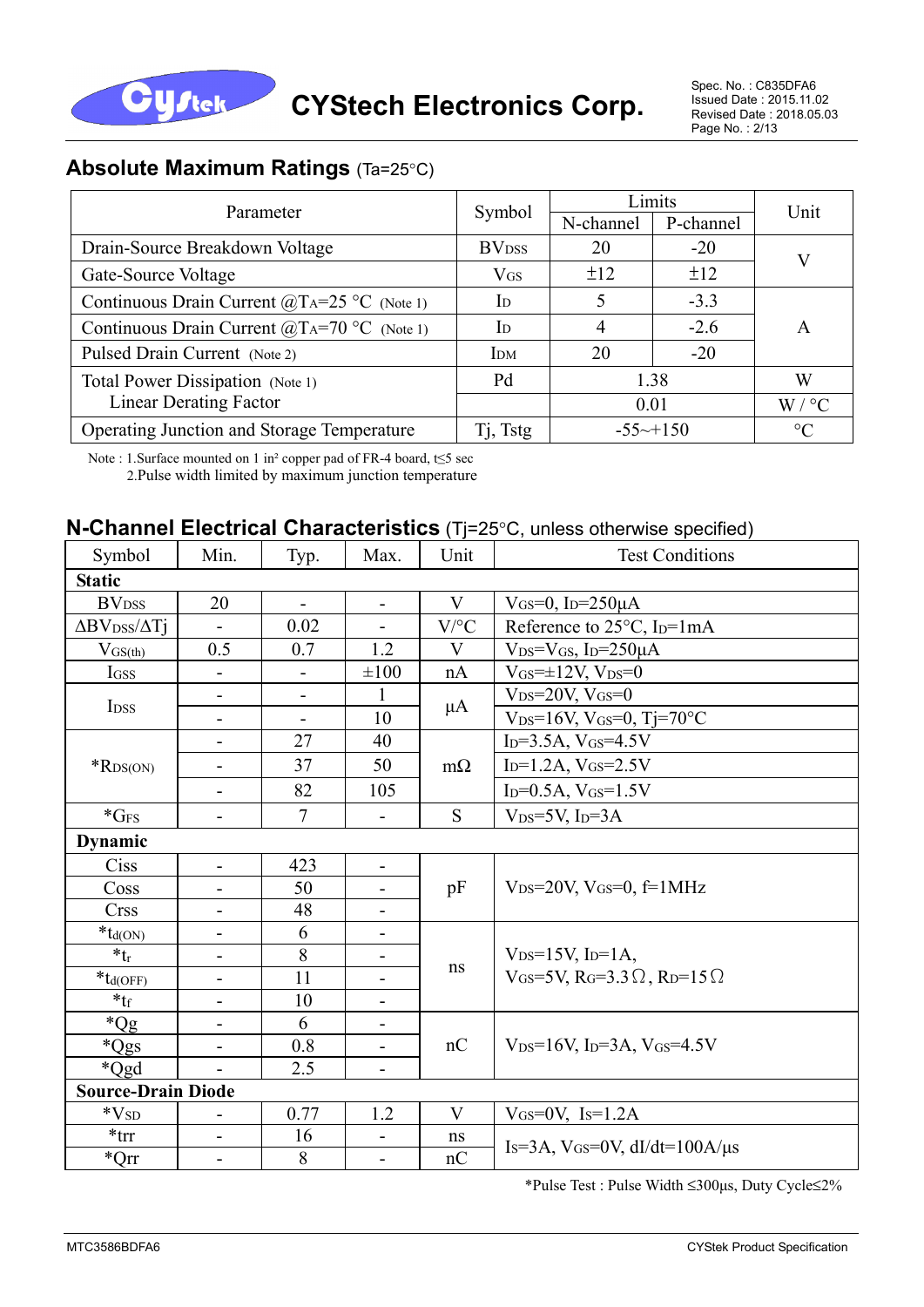

#### **P-Channel Electrical Characteristics** (Tj=25°C, unless otherwise specified)

| Symbol                                   | Min.                         | Typ.                         | Max.                     | Unit         | <b>Test Conditions</b>                                                     |
|------------------------------------------|------------------------------|------------------------------|--------------------------|--------------|----------------------------------------------------------------------------|
| <b>Static</b>                            |                              |                              |                          |              |                                                                            |
| <b>BV</b> <sub>DSS</sub>                 | $-20$                        | $\mathbf{r}$                 | $\blacksquare$           | $\mathbf{V}$ | $V$ <sub>GS</sub> =0, I <sub>D</sub> =-250 $\mu$ A                         |
| $\Delta$ BV <sub>DSS</sub> / $\Delta$ Tj | $\overline{\phantom{a}}$     | $-0.01$                      | $\blacksquare$           | $V$ /°C      | Reference to $25^{\circ}$ C, I <sub>D</sub> =-1mA                          |
| $V_{GS(th)}$                             | $\overline{\phantom{0}}$     | $-0.8$                       | $-1.2$                   | V            | $V_{DS}=V_{GS}$ , I <sub>D</sub> =-250 $\mu$ A                             |
| <b>IGSS</b>                              | $\overline{\phantom{a}}$     | $\qquad \qquad \blacksquare$ | $\pm 100$                | nA           | $V$ <sub>GS</sub> = $\pm$ 12V, V <sub>DS</sub> =0                          |
|                                          | $\overline{\phantom{0}}$     |                              | $-1$                     |              | $V_{DS} = -20V, V_{GS} = 0$                                                |
| I <sub>DSS</sub>                         | $\overline{\phantom{a}}$     | $\blacksquare$               | $-25$                    | $\mu A$      | $V_{DS} = -16V$ , $V_{GS} = 0$ , $Tj = 70^{\circ}C$                        |
|                                          | $\overline{\phantom{a}}$     | 78                           | 105                      |              | $I_{D} = -2.5A$ , $V_{GS} = -4.5V$                                         |
| $*$ RDS(ON)                              | $\overline{\phantom{0}}$     | 115                          | 150                      | $m\Omega$    | $I_D = -2A$ , $V_{GS} = -2.5V$                                             |
|                                          | $\overline{\phantom{a}}$     | 280                          | 350                      |              | $I_D = -0.5A$ , $V_{GS} = -1.5V$                                           |
| $*GFS$                                   | $\qquad \qquad \blacksquare$ | 5                            |                          | S            | $V_{DS} = -5V$ , I <sub>D</sub> $=-2A$                                     |
| <b>Dynamic</b>                           |                              |                              |                          |              |                                                                            |
| Ciss                                     | $\overline{\phantom{a}}$     | 429                          | $\overline{\phantom{a}}$ |              |                                                                            |
| Coss                                     | $\overline{\phantom{0}}$     | 45                           |                          | pF           | $V_{DS} = -20V$ , $V_{GS} = 0$ , $f = 1MHz$                                |
| <b>Crss</b>                              | $\overline{\phantom{a}}$     | 41                           | $\overline{\phantom{a}}$ |              |                                                                            |
| $*_{td(ON)}$                             |                              | 6                            | Ξ.                       |              |                                                                            |
| $*_{tr}$                                 | $\qquad \qquad -$            | 17                           | $\overline{\phantom{0}}$ |              | $V_{DS} = -10V$ , I <sub>D</sub> =-1A,                                     |
| $*_{td(OFF)}$                            | $\blacksquare$               | 16                           | -                        | ns           | $V_{GS}$ =-10V, R <sub>G</sub> =3.3 $\Omega$ , R <sub>D</sub> =10 $\Omega$ |
| $*_{\mathsf{tf}}$                        |                              | 5                            |                          |              |                                                                            |
| $*Qg$                                    | $\overline{\phantom{0}}$     | 6                            | $\overline{\phantom{0}}$ |              |                                                                            |
| *Qgs                                     | $\overline{\phantom{a}}$     | 0.8                          | -                        | nC           | $V_{DS} = 16V$ , I <sub>D</sub> =-2A, V <sub>GS</sub> =-4.5V               |
| *Qgd                                     |                              | 2.4                          | -                        |              |                                                                            |
| <b>Source-Drain Diode</b>                |                              |                              |                          |              |                                                                            |
| $*V_{SD}$                                | $\qquad \qquad \blacksquare$ | $-0.82$                      | $-1.2$                   | V            | $V$ GS=0V, Is=-1.2A                                                        |
| $*$ trr                                  |                              | 20                           |                          | ns           | $I_s = -2A$ , $V_{GS} = 0V$ , $dI/dt = 100A/\mu s$                         |
| $^*Qrr$                                  | $\overline{\phantom{0}}$     | 15                           | $\overline{\phantom{0}}$ | nC           |                                                                            |

\*Pulse Test : Pulse Width ≤300μs, Duty Cycle≤2%

## **Thermal Data**

| Parameter                                    | Symbol                               | Value       | "Jnit              |
|----------------------------------------------|--------------------------------------|-------------|--------------------|
| Thermal Resistance, Junction-to-case, max    | $R$ <sup><math>\theta</math>JC</sup> | 80          | $\rm ^{\circ} C/W$ |
| Thermal Resistance, Junction-to-ambient, max | Көја                                 | 90<br>(Note |                    |

Note :.Surface mounted on 1 in² copper pad of FR-4 board, t≤5 sec; 195°C/W when mounted on minimum copper pad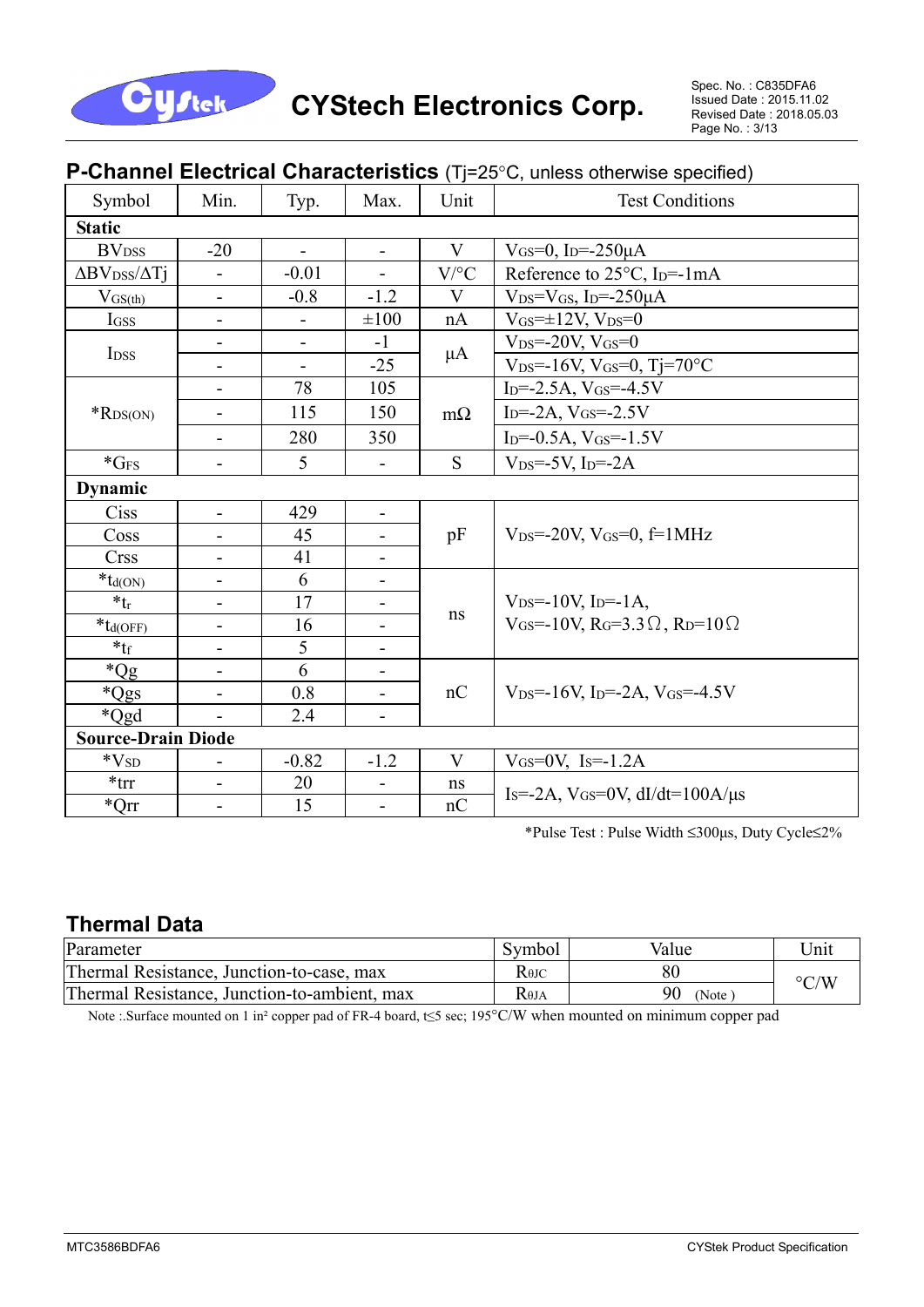

Spec. No. : C835DFA6 Issued Date : 2015.11.02 Revised Date : 2018.05.03 Page No. : 4/13

## **N-channel Typical Characteristics**

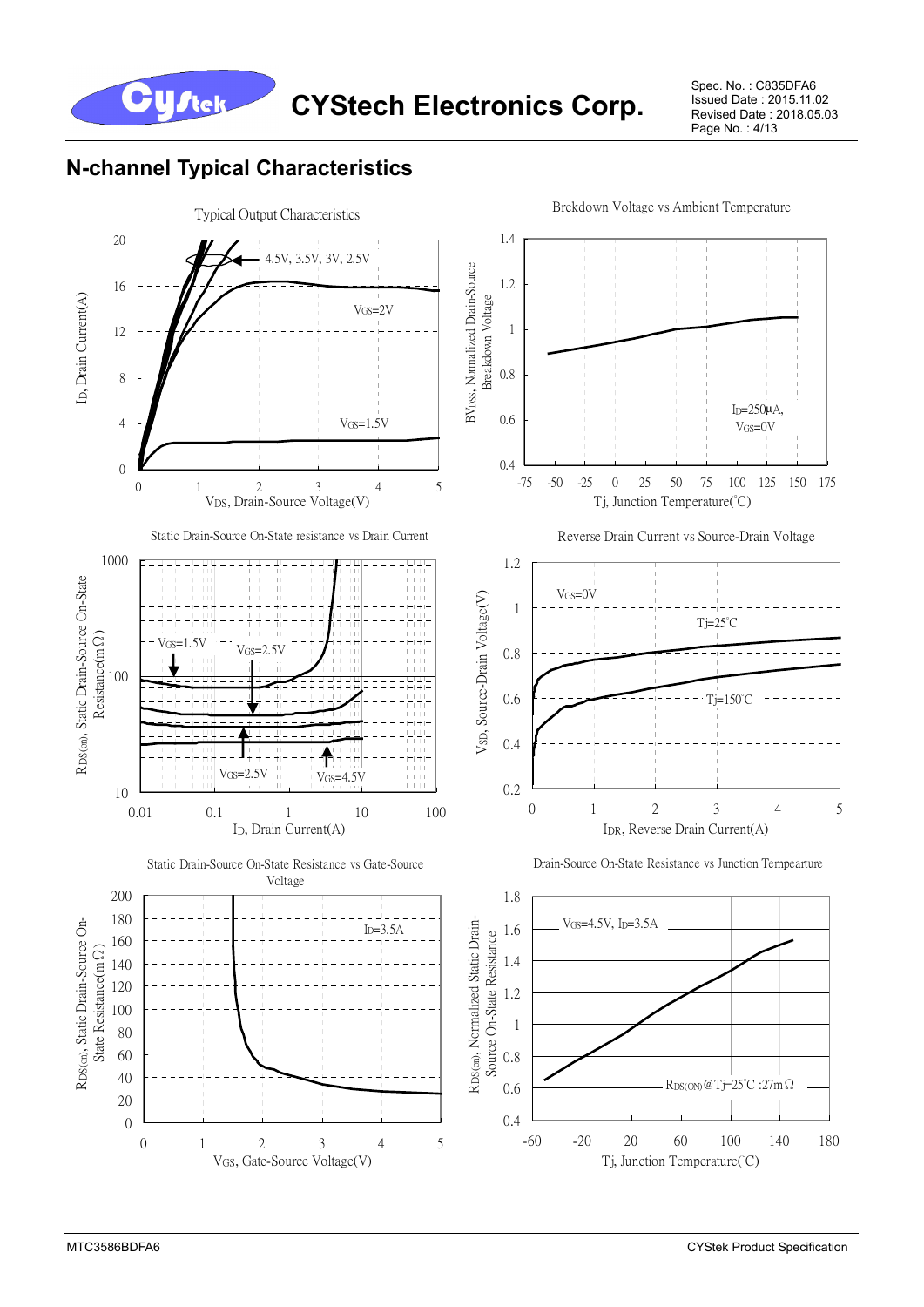**CYStech Electronics Corp.**

Spec. No. : C835DFA6 Issued Date : 2015.11.02 Revised Date : 2018.05.03 Page No. : 5/13

## **N-channel Typical Characteristics(Cont.)**

**Cystek** 

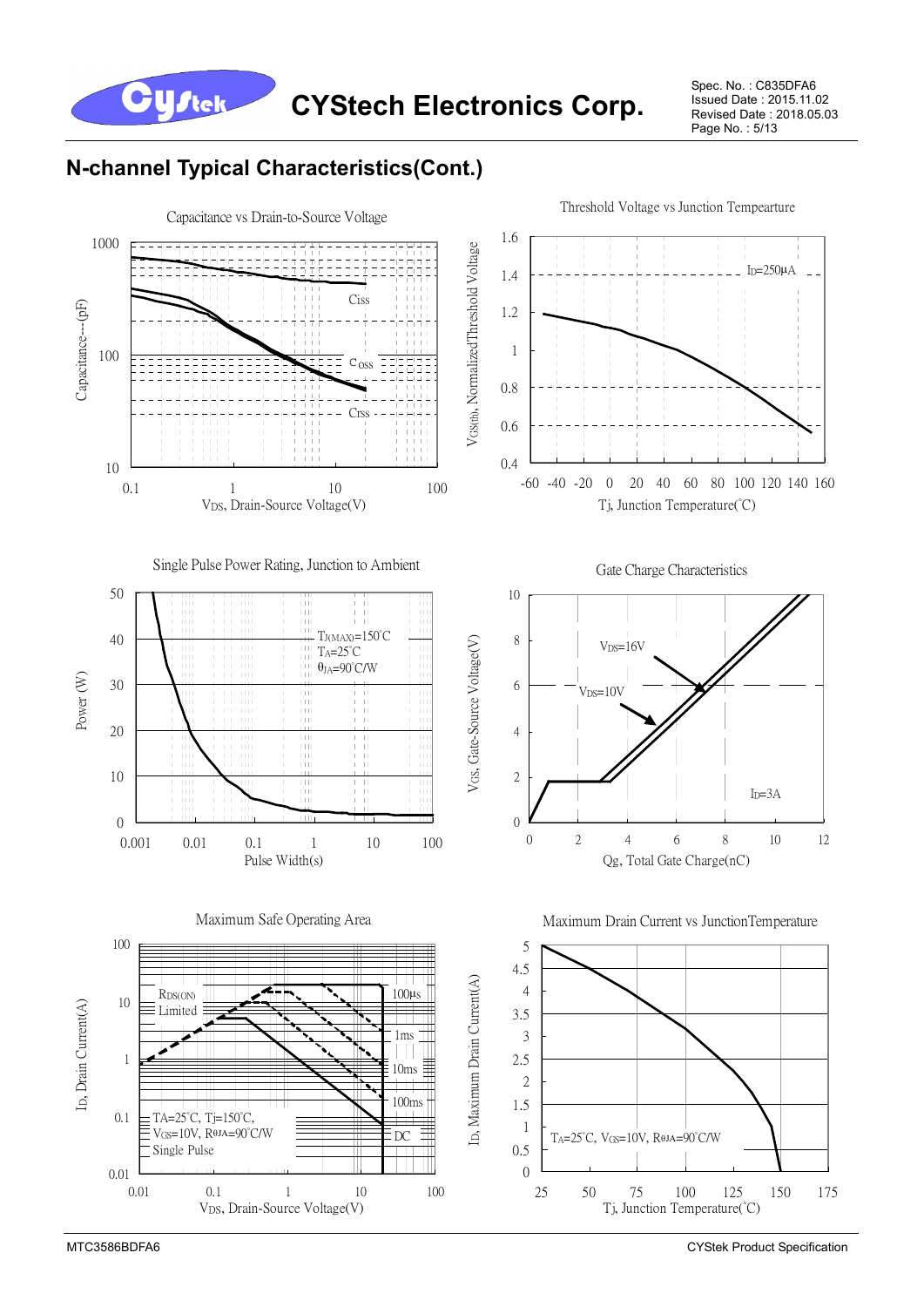

Spec. No. : C835DFA6 Issued Date : 2015.11.02 Revised Date : 2018.05.03 Page No.: 6/13

# **N-channel Typical Characteristics(Cont.)**



Transient Thermal Response Curves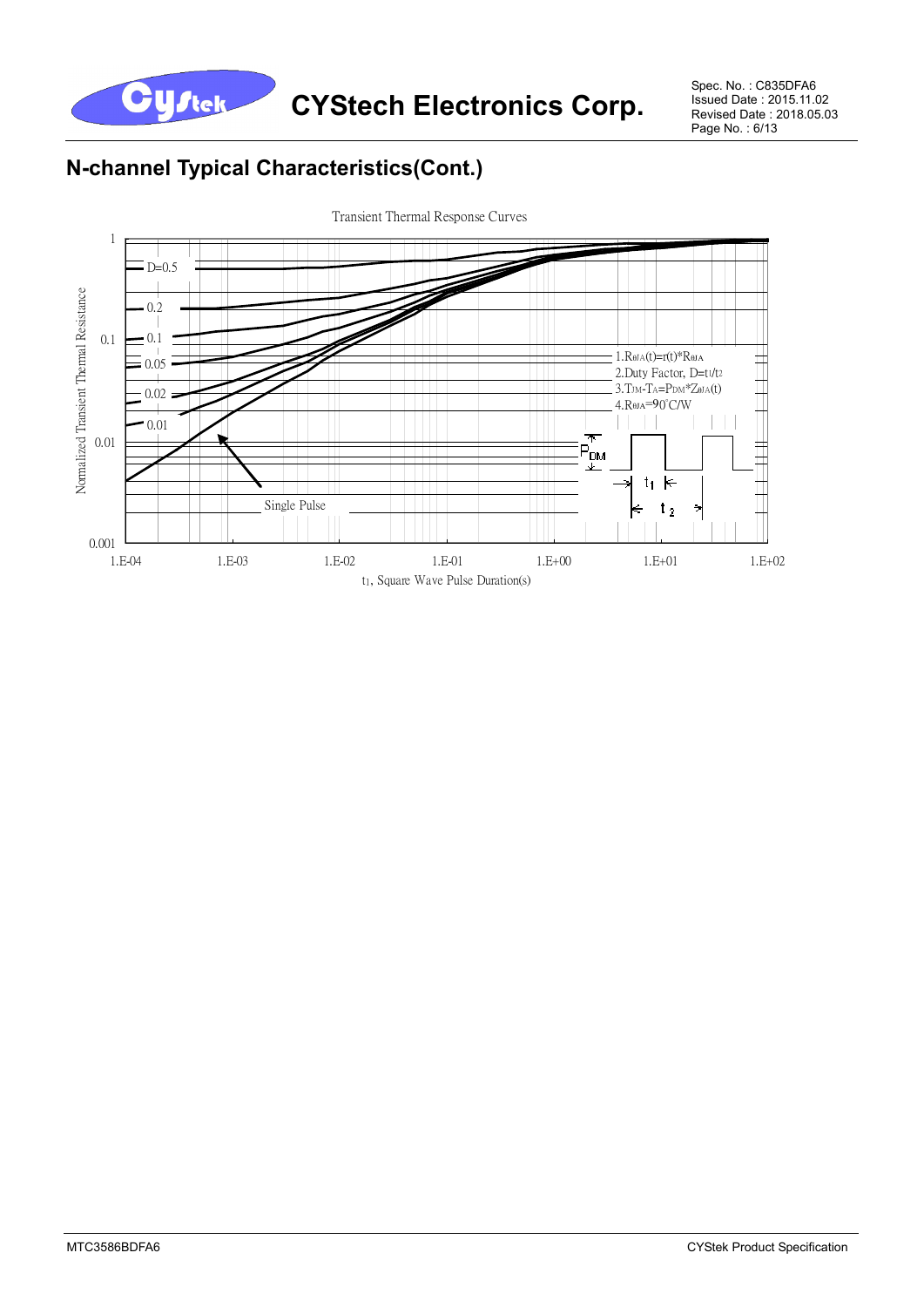

Spec. No. : C835DFA6 Issued Date : 2015.11.02 Revised Date : 2018.05.03 Page No. : 7/13

## **P-channel Typical Characteristics**

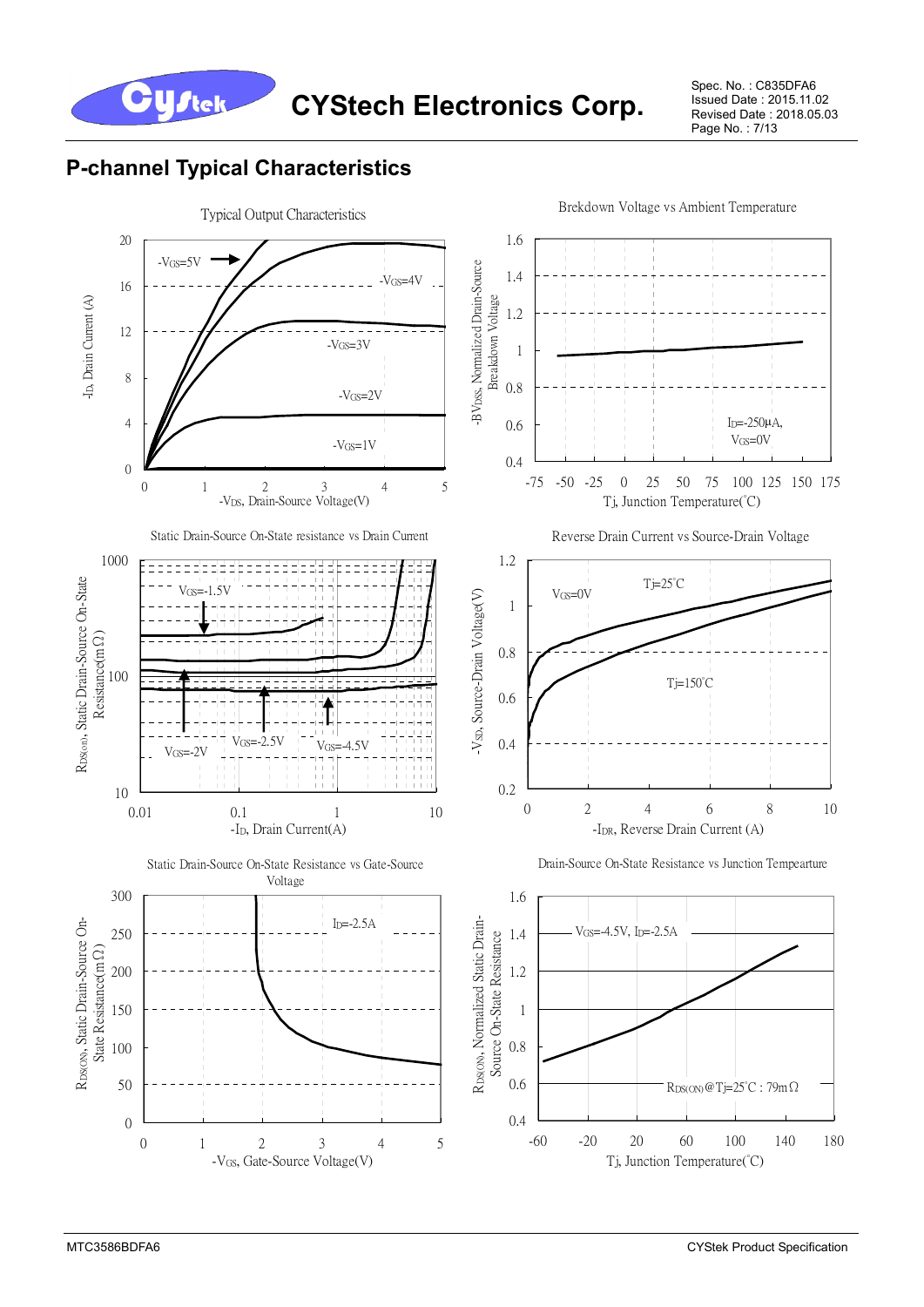

Spec. No. : C835DFA6 Issued Date : 2015.11.02 Revised Date : 2018.05.03 Page No. : 8/13

## **P-channel Typical Characteristics(Cont.)**

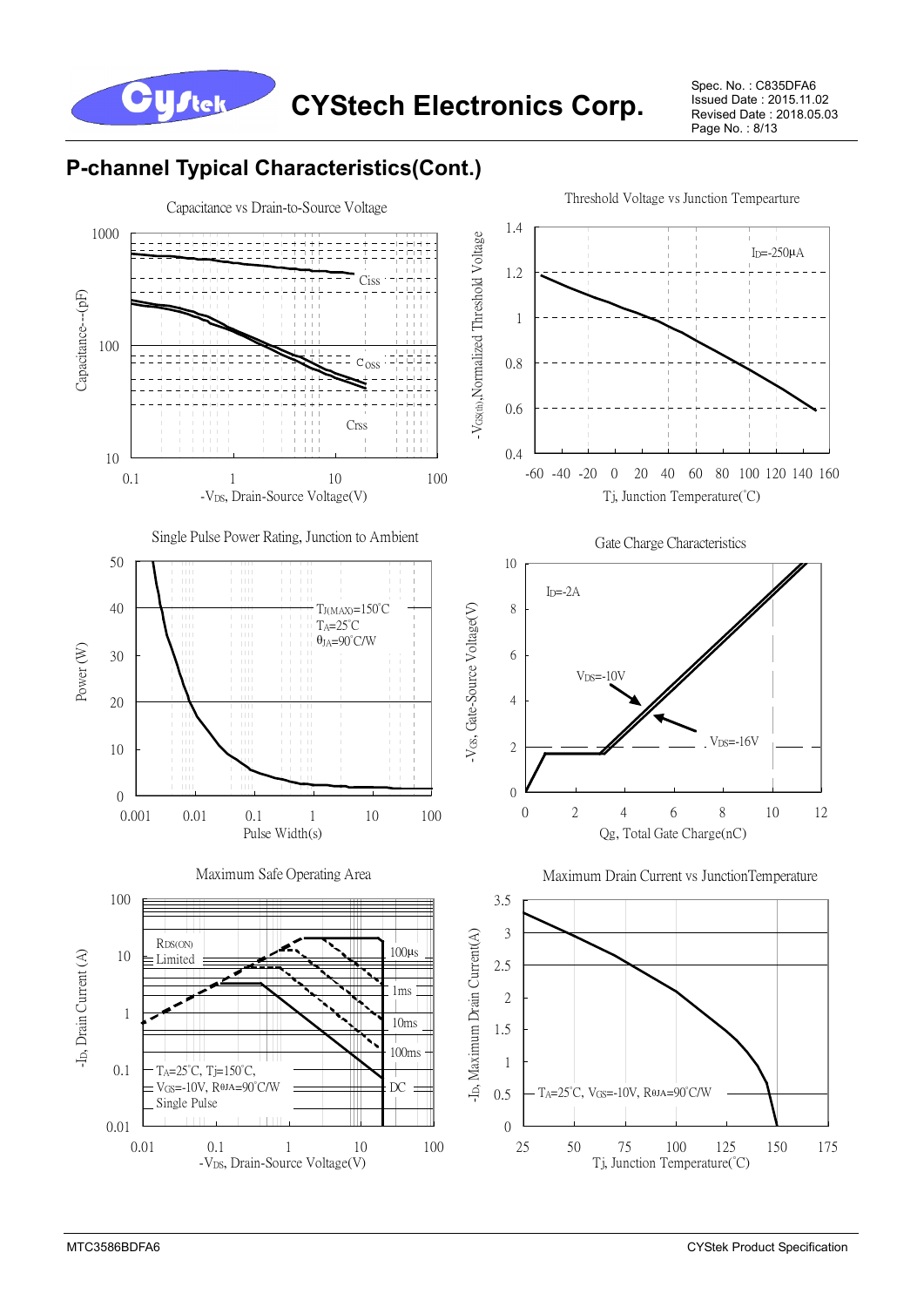

Spec. No. : C835DFA6 Issued Date : 2015.11.02 Revised Date : 2018.05.03 Page No. : 9/13

## **P-channel Typical Characteristics(Cont.)**



## **Recommended Soldering Footprint**



Unit: mm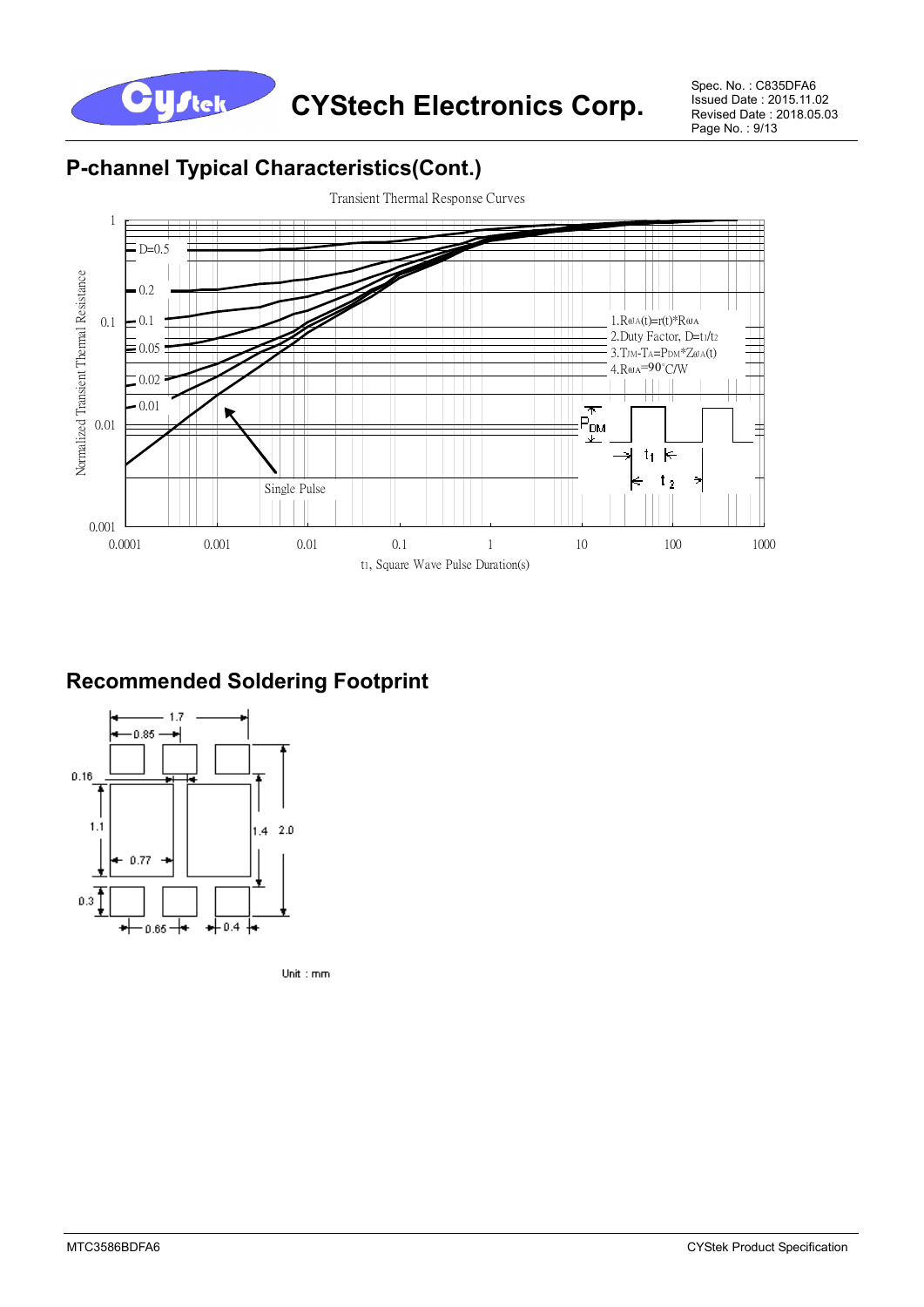

Spec. No. : C835DFA6 Issued Date : 2015.11.02 Revised Date : 2018.05.03 Page No. : 10/13

## **Reel Dimension**

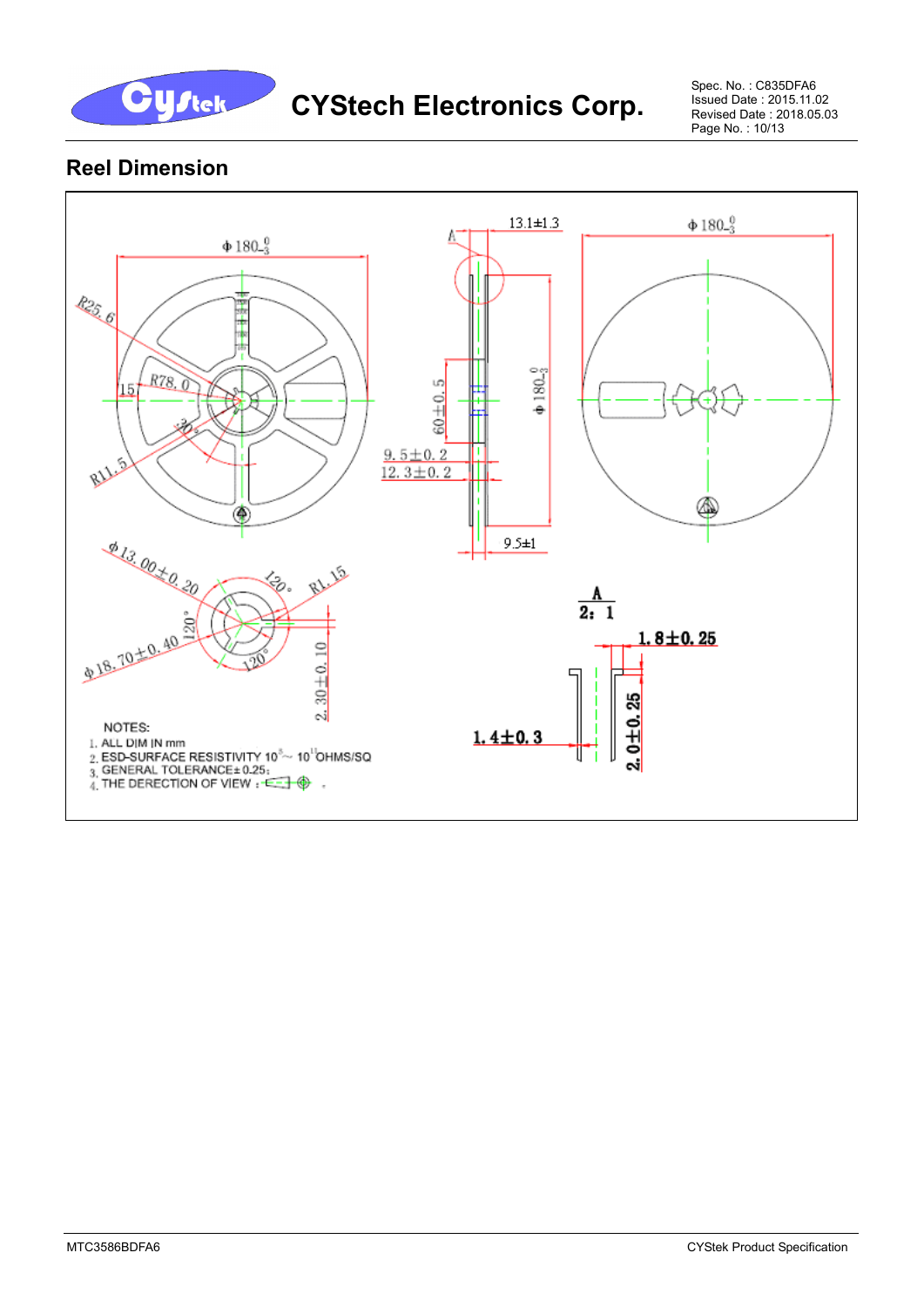

Spec. No. : C835DFA6 Issued Date : 2015.11.02 Revised Date : 2018.05.03 Page No. : 11/13

#### **Carrier Tape Dimension**

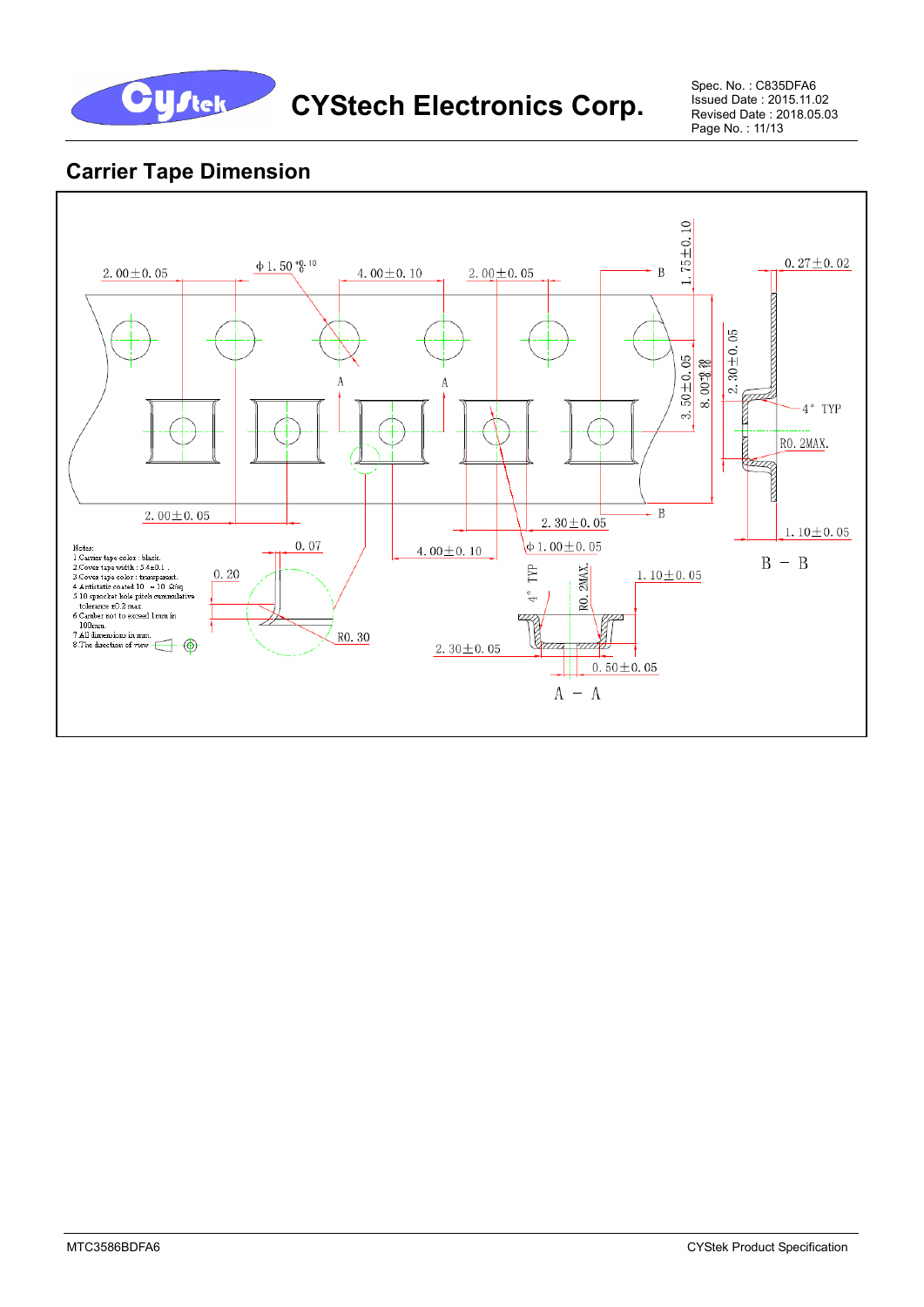

#### **Recommended wave soldering condition**

| Product         | Peak Temperature | Soldering Time     |
|-----------------|------------------|--------------------|
| Pb-free devices | 260 +0/-5 °C     | $5 + 1/-1$ seconds |

### **Recommended temperature profile for IR reflow**



| Profile feature                                   | Sn-Pb eutectic Assembly   | Pb-free Assembly       |
|---------------------------------------------------|---------------------------|------------------------|
| Average ramp-up rate<br>(Tsmax to Tp)             | $3^{\circ}$ C/second max. | 3°C/second max.        |
| Preheat                                           |                           |                        |
| -Temperature Min(Ts min)                          | $100^{\circ}$ C           | $150^{\circ}$ C        |
| -Temperature Max(Ts max)                          | $150^{\circ}$ C           | $200^{\circ}$ C        |
| $-Time(ts \ min to ts \ max)$                     | 60-120 seconds            | 60-180 seconds         |
| Time maintained above:                            |                           |                        |
| $-Temperature(TL)$                                | $183^\circ C$             | $217^{\circ}$ C        |
| $-$ Time (t <sub>L</sub> )                        | 60-150 seconds            | 60-150 seconds         |
| Peak Temperature(T <sub>P</sub> )                 | 240 +0/-5 °C              | 260 +0/-5 $^{\circ}$ C |
| Time within 5°C of actual peak<br>temperature(tp) | 10-30 seconds             | 20-40 seconds          |
| Ramp down rate                                    | 6°C/second max.           | 6°C/second max.        |
| Time 25 $\degree$ C to peak temperature           | 6 minutes max.            | 8 minutes max.         |

Note : All temperatures refer to topside of the package, measured on the package body surface.